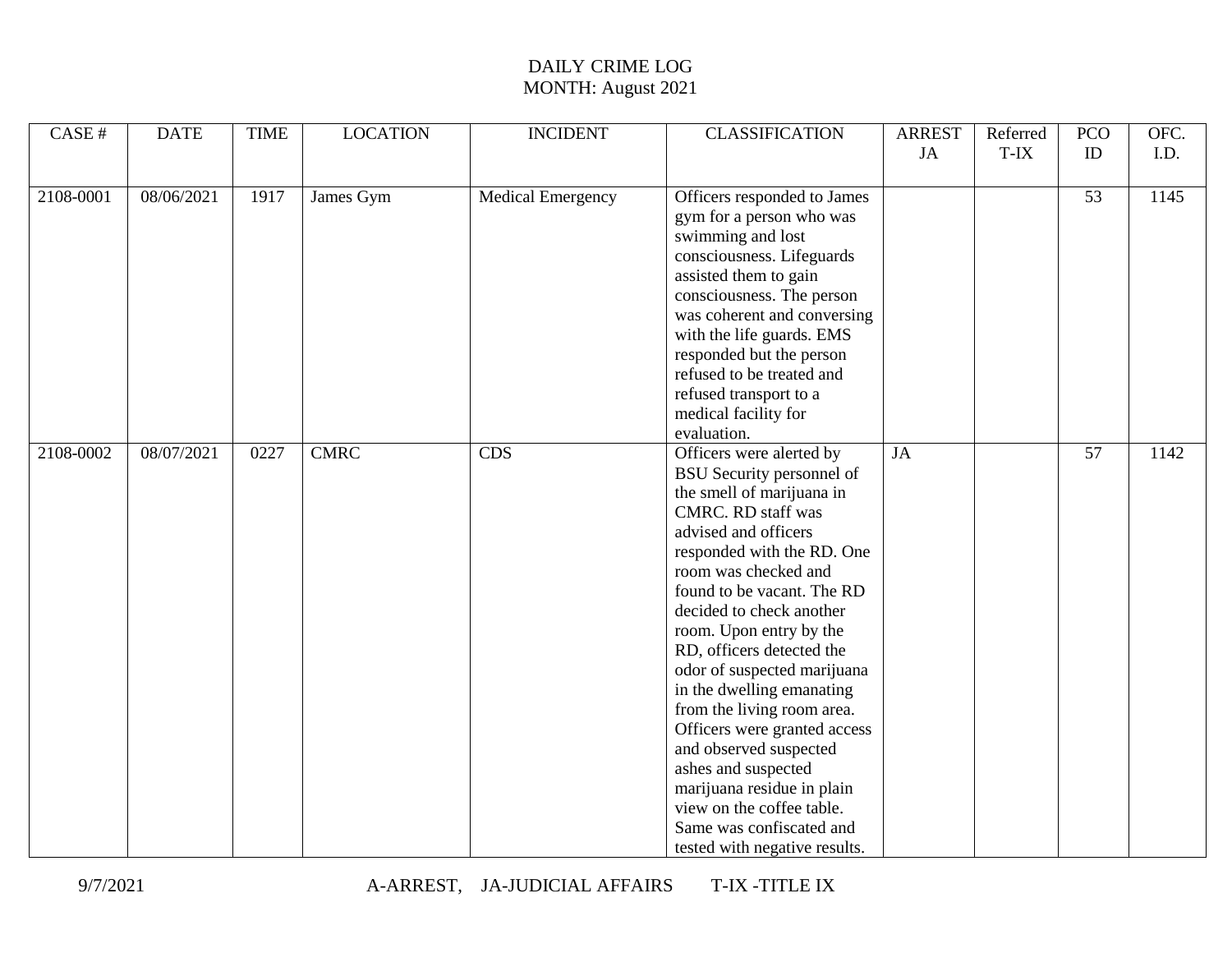|           |            |      |             |                              | Incident referred to the       |                 |      |
|-----------|------------|------|-------------|------------------------------|--------------------------------|-----------------|------|
|           |            |      |             |                              | office of student conduct.     |                 |      |
| 2108-0003 | 08/09/2021 | 1550 | McKeldin    | <b>Lost Property</b>         | An employee advised BSU        | 43              | 1145 |
|           |            |      |             |                              | police they lost a cell phone  |                 |      |
|           |            |      |             |                              | containing their MD            |                 |      |
|           |            |      |             |                              | Driver's License and bank      |                 |      |
|           |            |      |             |                              | card. The employee searched    |                 |      |
|           |            |      |             |                              | the area where they believed   |                 |      |
|           |            |      |             |                              | it was lost with negative      |                 |      |
|           |            |      |             |                              | results.                       |                 |      |
| 2108-0004 | 08/10/2021 | 1618 | James Gym   | <b>Medical Emergency</b>     | Officers responded to a call   | 53              | 1145 |
|           |            |      |             |                              | for an athlete (football       |                 |      |
|           |            |      |             |                              | player) complaining of heat    |                 |      |
|           |            |      |             |                              | cramps. EMS responded and      |                 |      |
|           |            |      |             |                              | transported the student to the |                 |      |
|           |            |      |             |                              | hospital.                      |                 |      |
| 2108-0005 | 08/12/2021 | 0944 | Unknown/Off | <b>Missing Person(PG</b>     | A friend of a football recruit | 41              | 1128 |
|           |            |      | Campus      | <b>County Police Report)</b> | reported to BSU Police that    |                 |      |
|           |            |      |             |                              | a non-student who was          |                 |      |
|           |            |      |             |                              | trying out for the BSU         |                 |      |
|           |            |      |             |                              | football team was reported     |                 |      |
|           |            |      |             |                              | missing to the PG County       |                 |      |
|           |            |      |             |                              | Police on August 10, 2021.     |                 |      |
|           |            |      |             |                              | Investigation revealed the     |                 |      |
|           |            |      |             |                              | missing person at the          |                 |      |
|           |            |      |             |                              | residence of a relative on     |                 |      |
|           |            |      |             |                              | August 11, 2021 in good        |                 |      |
|           |            |      |             |                              | health.                        |                 |      |
| 2108-0006 | 08/15/2021 | 2312 | <b>CMRC</b> | <b>Disorderly Conduct</b>    | Officers responded to call     | $\overline{53}$ | 1153 |
|           |            |      |             |                              | for a disruptive student       |                 |      |
|           |            |      |             |                              | trying to gain access to the   |                 |      |
|           |            |      |             |                              | building that was not a        |                 |      |
|           |            |      |             |                              | resident. Investigation        |                 |      |
|           |            |      |             |                              | revealed the student was a     |                 |      |
|           |            |      |             |                              | resident and was allowed       |                 |      |
|           |            |      |             |                              | access without further         |                 |      |
|           |            |      |             |                              | incident.                      |                 |      |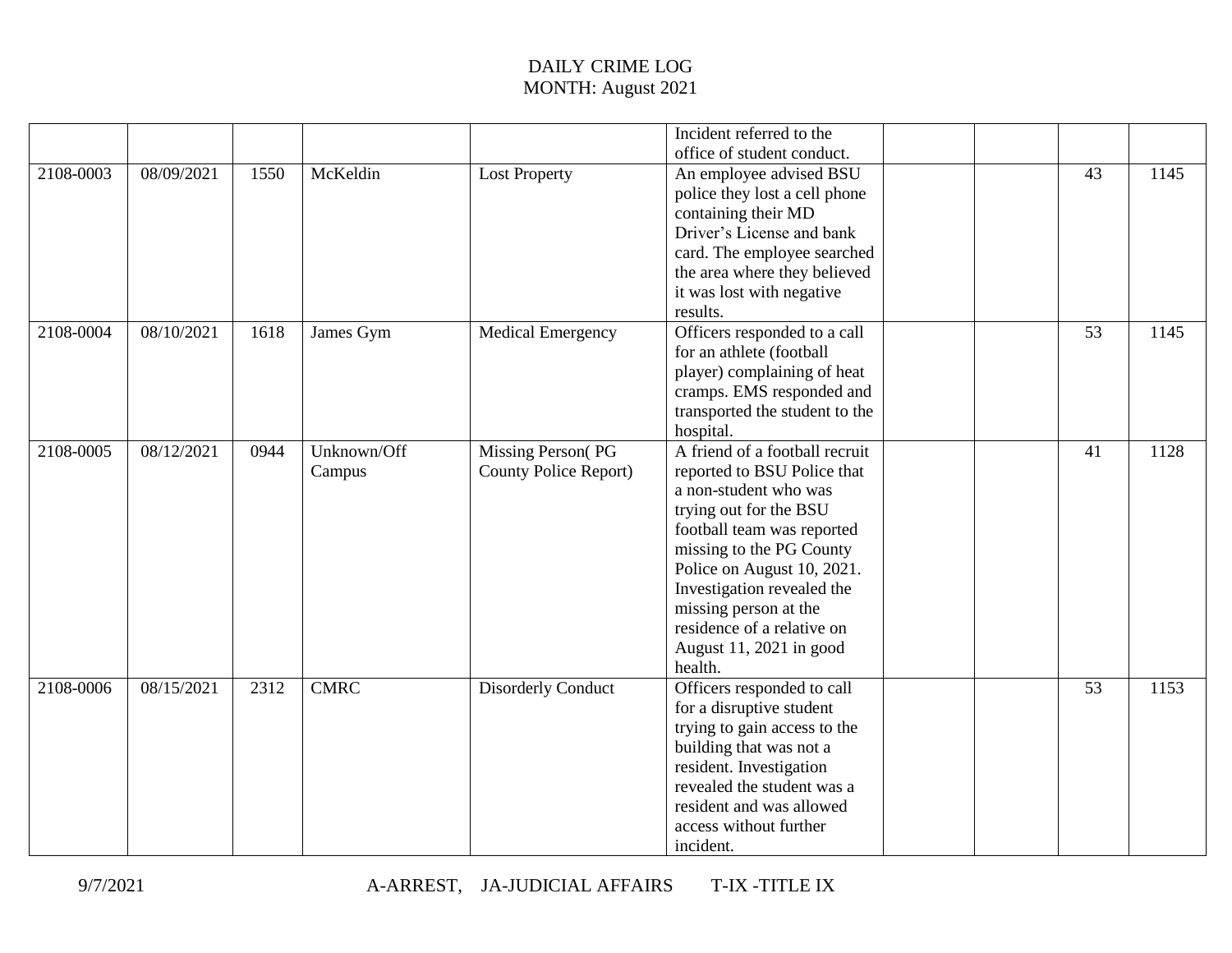| 2108-0007 | 08/17/2021 | 1113 | <b>Wellness Center</b> | <b>Medical Emergency</b> | Officers responded to a       | 41 | 1142 |
|-----------|------------|------|------------------------|--------------------------|-------------------------------|----|------|
|           |            |      |                        |                          | student who was having        |    |      |
|           |            |      |                        |                          | chest pains during band       |    |      |
|           |            |      |                        |                          | practice EMS arrived on       |    |      |
|           |            |      |                        |                          | scene and transported the     |    |      |
|           |            |      |                        |                          | student to the hospital. The  |    |      |
|           |            |      |                        |                          | mother of the student was on  |    |      |
|           |            |      |                        |                          | scene and accompanied the     |    |      |
|           |            |      |                        |                          | student to the hospital.      |    |      |
| 2021-0160 | 08/19/2021 | 1204 | Marc Lot               | Accident                 | A vehicle attempting to       | 41 | 1128 |
|           |            |      |                        |                          | leave the MARC Train          |    |      |
|           |            |      |                        |                          | parking lot drove over a curb |    |      |
|           |            |      |                        |                          | and was stuck on the          |    |      |
|           |            |      |                        |                          | concrete retaining wall       |    |      |
|           |            |      |                        |                          | between the MARC Train        |    |      |
|           |            |      |                        |                          | Lot and the BSU campus        |    |      |
|           |            |      |                        |                          | road. No injuries incurred.   |    |      |
|           |            |      |                        |                          | The wall received minor       |    |      |
|           |            |      |                        |                          | cracks.                       |    |      |
| 2108-0008 | 08/20/2021 | 1419 | McKeldin Gym           | <b>Lost Property</b>     | A student responded to the    | 53 | 1128 |
|           |            |      |                        |                          | <b>BSU Police Station and</b> |    |      |
|           |            |      |                        |                          | reported to they lost a white |    |      |
|           |            |      |                        |                          | sealed envelope containing    |    |      |
|           |            |      |                        |                          | \$500 US currency. Multiple   |    |      |
|           |            |      |                        |                          | locations of where the        |    |      |
|           |            |      |                        |                          | student was, were canvassed   |    |      |
|           |            |      |                        |                          | with negative results.        |    |      |
| 2108-0009 | 08/22/2021 | 0039 | <b>JEP</b>             | <b>Property Damage</b>   | While conducting premise      | 44 | 1153 |
|           |            |      |                        |                          | checks an officer observed    |    |      |
|           |            |      |                        |                          | the bottom corner of a door   |    |      |
|           |            |      |                        |                          | pulled away from the door     |    |      |
|           |            |      |                        |                          | frame causing a gap. The      |    |      |
|           |            |      |                        |                          | door was taped off for safety |    |      |
|           |            |      |                        |                          | and a work order submitted    |    |      |
|           |            |      |                        |                          | for repair.                   |    |      |
| 2108-0010 | 08/24/2021 | 0121 | Tubman                 | <b>Welfare Check</b>     | At the request of PG County   | 44 | 1153 |
|           |            |      |                        |                          | Dispatch, Officers responded  |    |      |
|           |            |      |                        |                          |                               |    |      |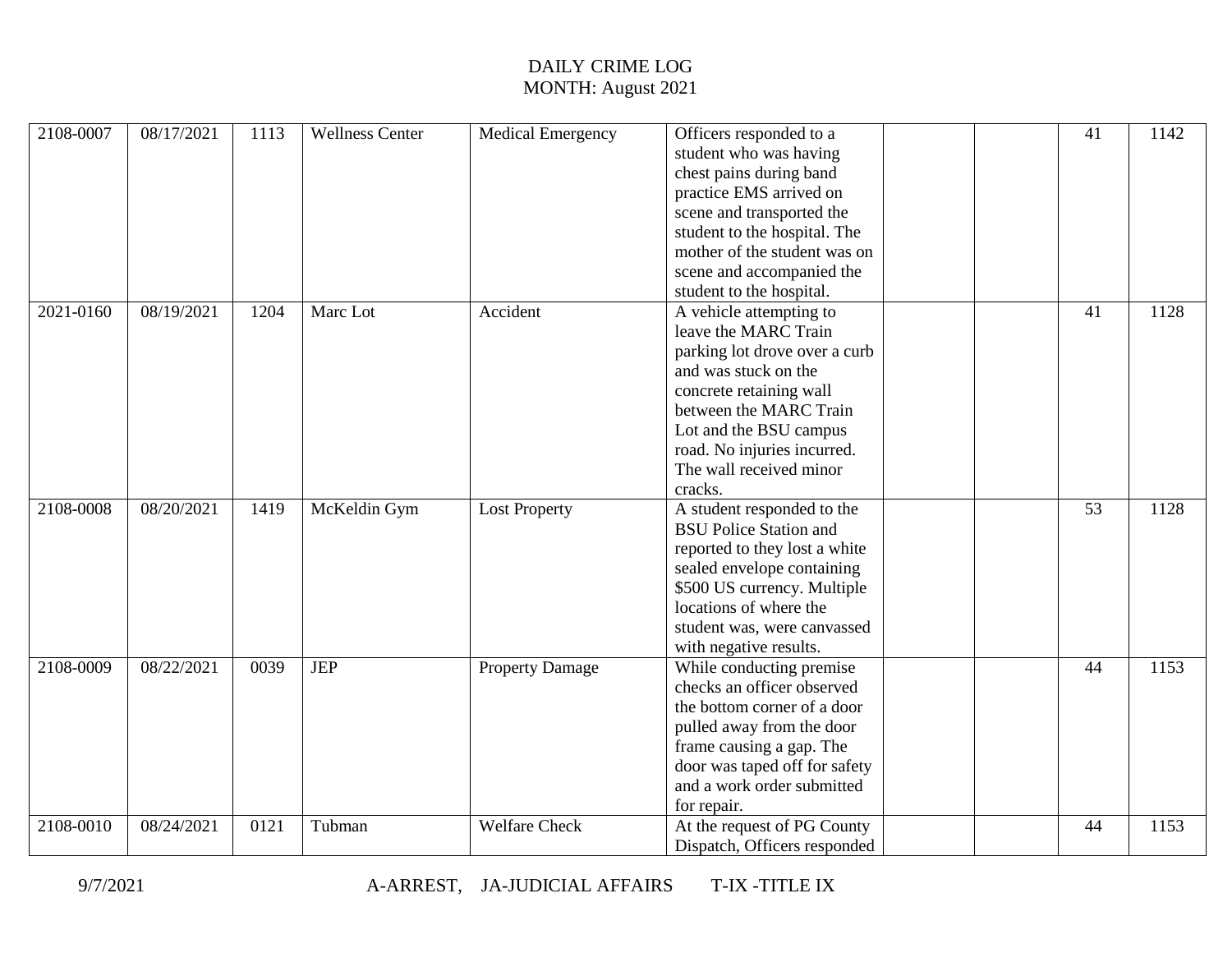|           |                    |             |                          | to Tubman hall to check on     |    |      |
|-----------|--------------------|-------------|--------------------------|--------------------------------|----|------|
|           |                    |             |                          | the welfare of a student.      |    |      |
|           |                    |             |                          | Investigation revealed the     |    |      |
|           |                    |             |                          | student in their dwelling in   |    |      |
|           |                    |             |                          | good health.                   |    |      |
| 2108-0011 | 1618<br>08/25/2021 | James Gym   | <b>Medical Emergency</b> | Officers responded to a call   | 53 | 1145 |
|           |                    |             |                          | for a student that fainted     |    |      |
|           |                    |             |                          | outside of the James gym.      |    |      |
|           |                    |             |                          |                                |    |      |
|           |                    |             |                          | Upon arrival the student was   |    |      |
|           |                    |             |                          | coherent and responsive.       |    |      |
|           |                    |             |                          | They indicated the fainted     |    |      |
|           |                    |             |                          | due to heat exhaustion and     |    |      |
|           |                    |             |                          | refused medical treatment.     |    |      |
|           |                    |             |                          | The student sat in the gym     |    |      |
|           |                    |             |                          | for 20 minutes to cool off     |    |      |
|           |                    |             |                          | and then left the area without |    |      |
|           |                    |             |                          | further incident.              |    |      |
| 2108-0012 | 08/25/2021<br>2108 | Holmes Quad | <b>Medical Emergency</b> | Officers were dispatched to    | 53 | 1145 |
|           |                    |             |                          | a call for a student with a    |    |      |
|           |                    |             |                          | knee injury. EMS responded     |    |      |
|           |                    |             |                          | and transported the student    |    |      |
|           |                    |             |                          | to the hospital.               |    |      |
| 2108-0013 | 08/26/2021<br>1112 | <b>CMRC</b> | Misc. Incident           | Officers responded to a        | 41 | 1128 |
|           |                    |             | (Unauthorized Entry)     | complaint of several BSU       |    |      |
|           |                    |             |                          | football players forcing their |    |      |
|           |                    |             |                          | way into CMRC through the      |    |      |
|           |                    |             |                          | main entrance refusing to      |    |      |
|           |                    |             |                          | show identification to enter   |    |      |
|           |                    |             |                          | the building. Football Coach,  |    |      |
|           |                    |             |                          | Mr. Damon Wilson               |    |      |
|           |                    |             |                          | responded and advised he       |    |      |
|           |                    |             |                          | would follow-up with his       |    |      |
|           |                    |             |                          | players and Ms. Renesha        |    |      |
|           |                    |             |                          | Martin, Director of Affiliate  |    |      |
|           |                    |             |                          | Housing who had already        |    |      |
|           |                    |             |                          |                                |    |      |
|           |                    |             |                          | reported the incident to the   |    |      |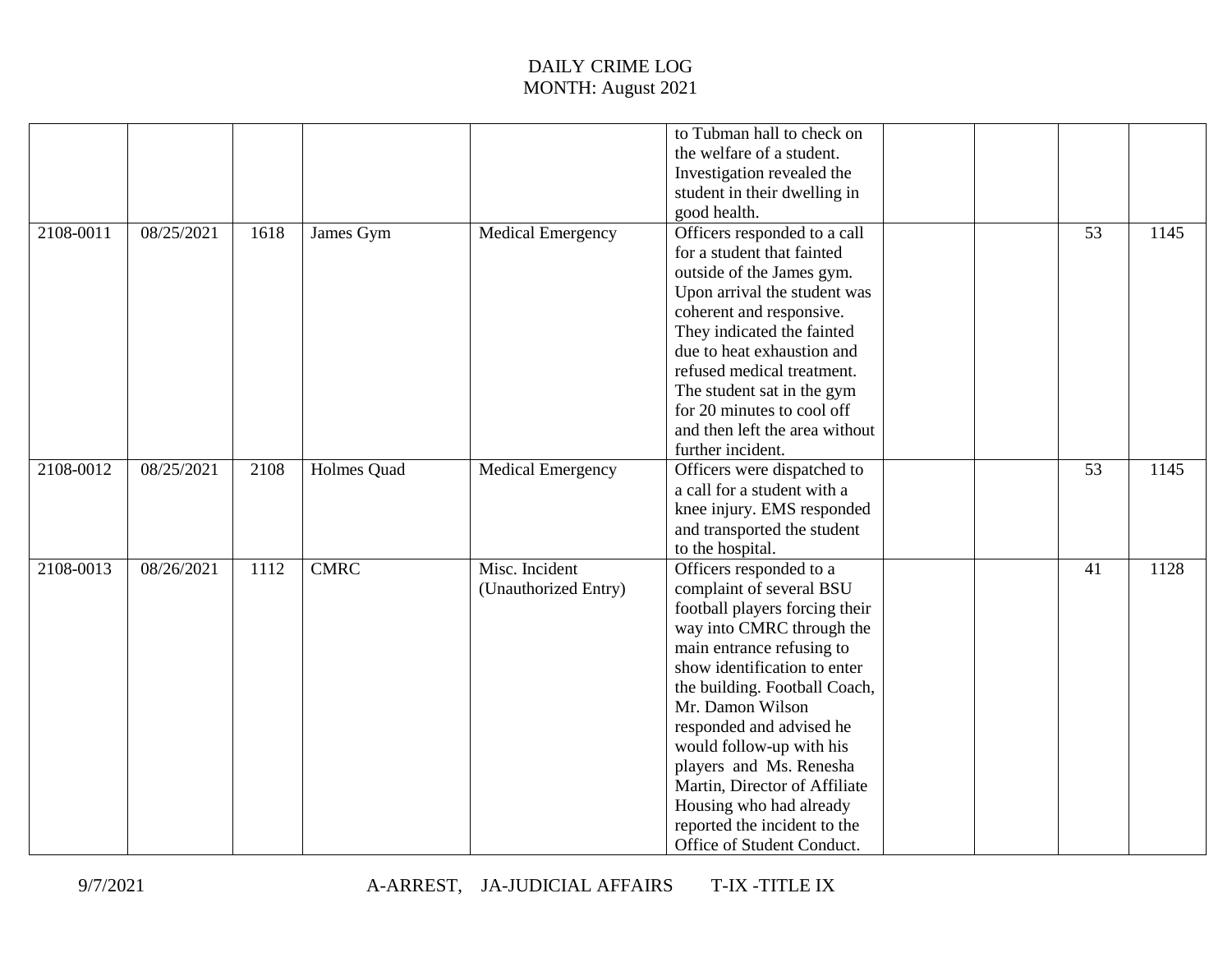| <b>EELC</b><br>Misc. Incident<br>JA<br>2108-0014<br>08/29/2021<br>0128<br>Officers were dispatched to                   | 1158 | 1153 |
|-------------------------------------------------------------------------------------------------------------------------|------|------|
| (Intoxicated Student)<br>the ELLC for a report of an                                                                    |      |      |
| intoxicated person.                                                                                                     |      |      |
| Investigation revealed an                                                                                               |      |      |
| incoherent BSU student who                                                                                              |      |      |
| went off campus and                                                                                                     |      |      |
| returned intoxicated. EMS                                                                                               |      |      |
| was called, responded and                                                                                               |      |      |
| assisted the student who                                                                                                |      |      |
| later became coherent. The                                                                                              |      |      |
| student refused transport to                                                                                            |      |      |
| the hospital and was given                                                                                              |      |      |
| instructions to stay hydrated                                                                                           |      |      |
| and rest by EMS. Referred                                                                                               |      |      |
| to the Office of Student                                                                                                |      |      |
| Conduct.                                                                                                                |      |      |
| <b>Kennard Hall</b><br>2108-0015<br>08/29/2021<br>1521<br>Misc. Incident (Welfare<br>Officers responded to a call<br>JA | 43   | 1155 |
| to check on the welfare of a<br>Check)                                                                                  |      |      |
| student with mental health                                                                                              |      |      |
| challenges possibly in crisis.                                                                                          |      |      |
| Officers located the student,                                                                                           |      |      |
| spoke with the student and                                                                                              |      |      |
| saw no signs of the student                                                                                             |      |      |
| wanting to harm themselves                                                                                              |      |      |
| or others. The student                                                                                                  |      |      |
| refused EMS medical                                                                                                     |      |      |
| attention. The student was                                                                                              |      |      |
| advised of the service of                                                                                               |      |      |
| <b>University Counseling</b>                                                                                            |      |      |
| Services and advised to call                                                                                            |      |      |
| Police and Public Safety for                                                                                            |      |      |
| any further assistance                                                                                                  |      |      |
| needed. Referred to the                                                                                                 |      |      |
| Office of Student Conduct                                                                                               |      |      |
| and Counseling Services                                                                                                 |      |      |
| 2108-0016<br>08/31/2021<br>0926<br>Lot P<br>A vehicle illegally parked in<br>Impound                                    |      |      |
|                                                                                                                         | 41   | 1142 |